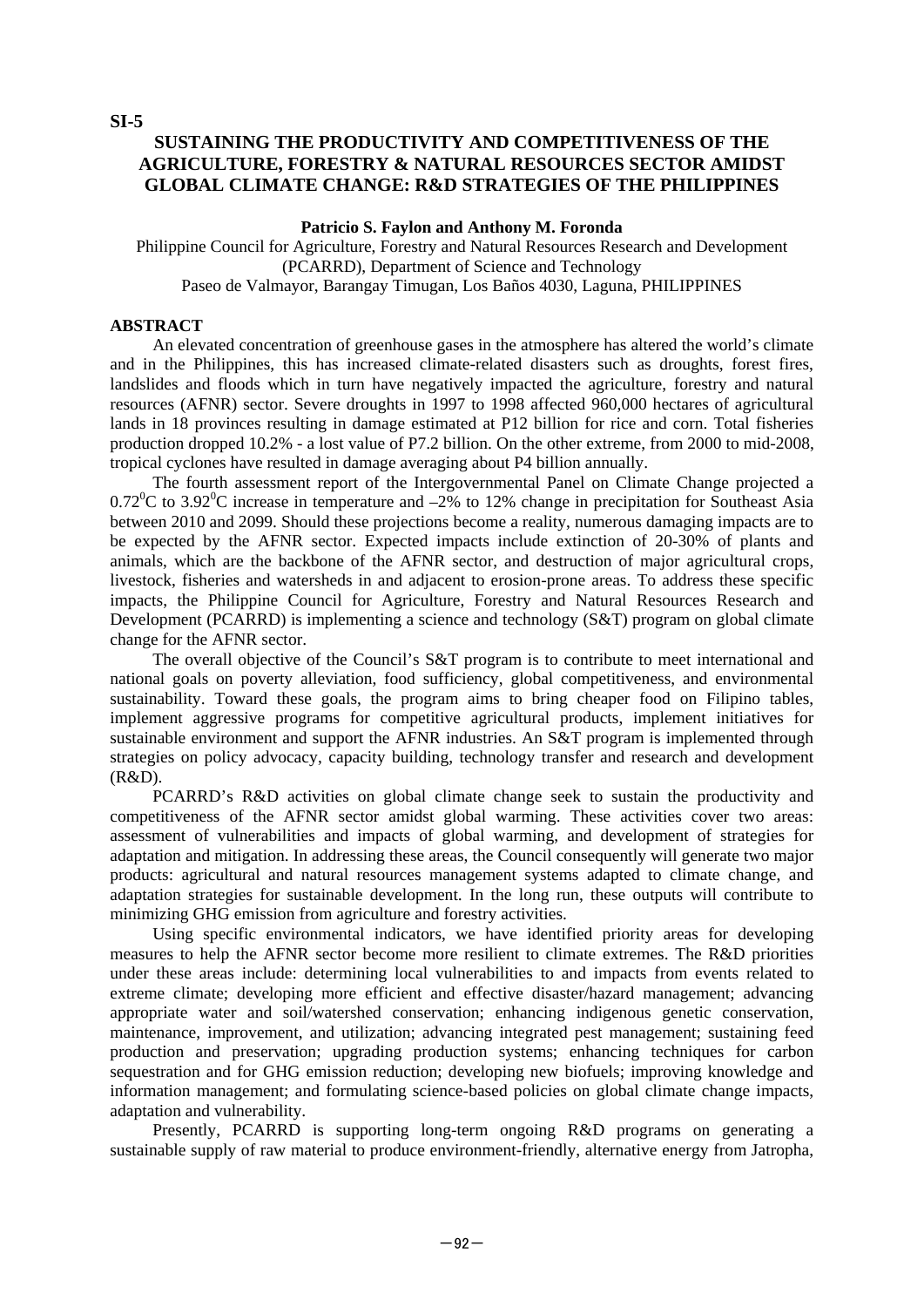cassava, sweet sorghum and agricultural wastes. Furthermore, we envisage for 2009 and beyond, the following major R&D programs on global climate change adaptation for the AFNR sector:

- 1. Climate change impacts and adaptation strategies on natural resources, agricultural and rural communities in the Philippines. This will help provide the basis in formulating strategies and developing mitigating measures to address the impacts of global climate change at the community level.
- 2. Promotion of the use of compost and organic fertilizer. This program aims to promote the use of agricultural wastes for increased agricultural production, thus preventing the release of carbon into the atmosphere from the traditional practice of burning such wastes.
- 3. Carbon sequestration valuation of different vegetation types in the Philippines. This project shall set the basis for valuating the amount of carbon stored and sequestered by secondary growth, mossy, mangrove, and plantation forests in the country. It will also set the baseline for the future participation of the country in carbon stocks trading.
- 4. Carbon stocks trading localization: Developing models for community-based carbon sequestration and carbon trading mechanisms. The project will lay the foundation for community participation in carbon trading under the Clean Development Mechanism. This will particularly revolve around the current Community-Based Forestry Management program by the Department of Environment and Natural Resources.
- 5. National watershed management R&D program. This program will (a) establish permanent sites within priority sub-watershed in different regions, (b) conduct standardized research on climate, biophysical, social and institutional influences, and (c) develop, validate, and promote technologies for a more effective and efficient watershed management.
- 6. Policy advocacy support to streamlining global climate change policy in the Philippines. This initiative targets the enhancement of global climate change knowledge and/or awareness of the people through the (a) conduct of fora, seminars and symposia on climate change, (b) production of information, education and communication materials and (c) policy advocacy specifically in consolidating and formulating policies related to addressing climate change in the country.

#### **KEYWORDS**

Global climate change, vulnerability and impact assessment, adaptation and mitigation strategies, sustainable development, agriculture and forestry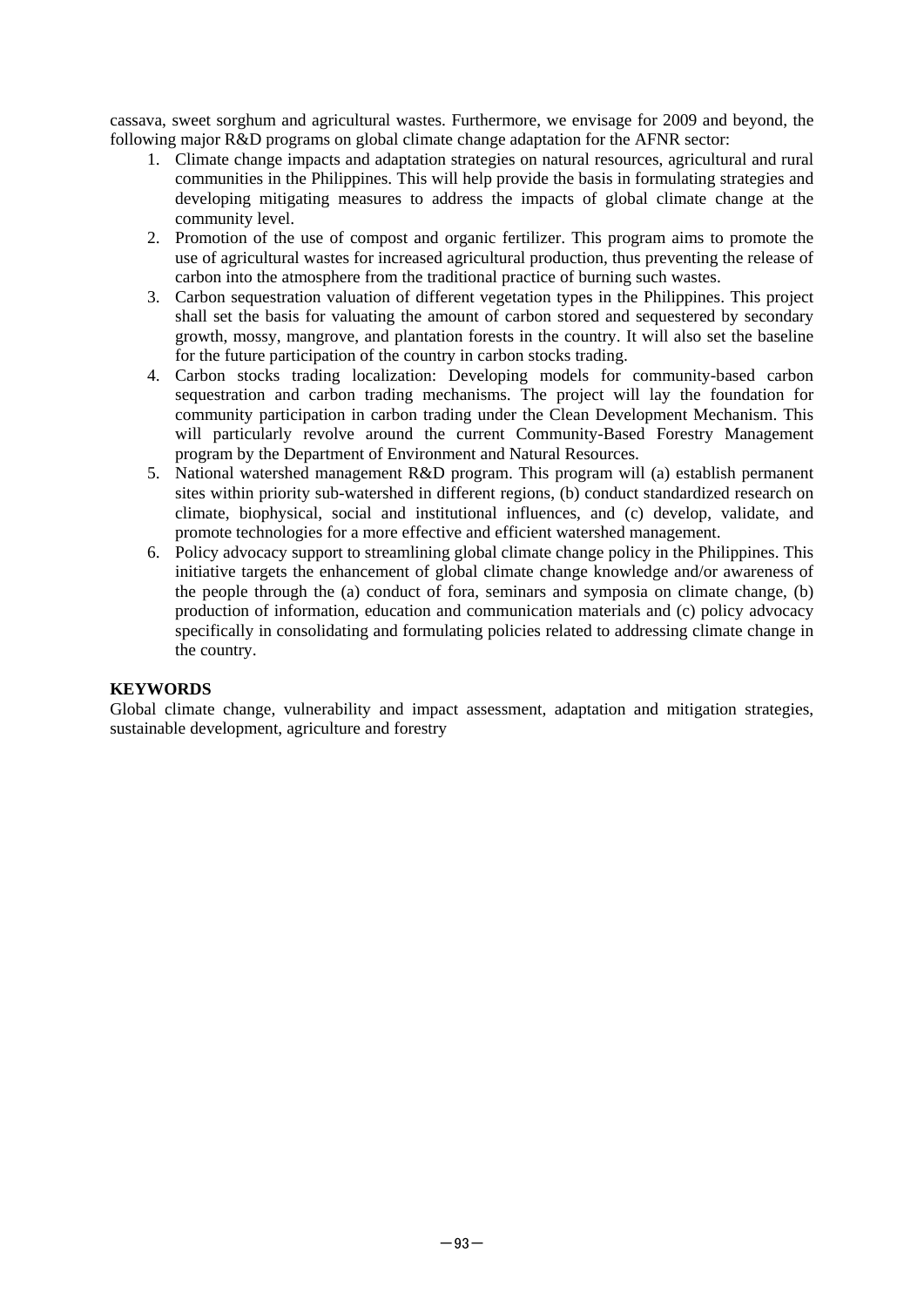









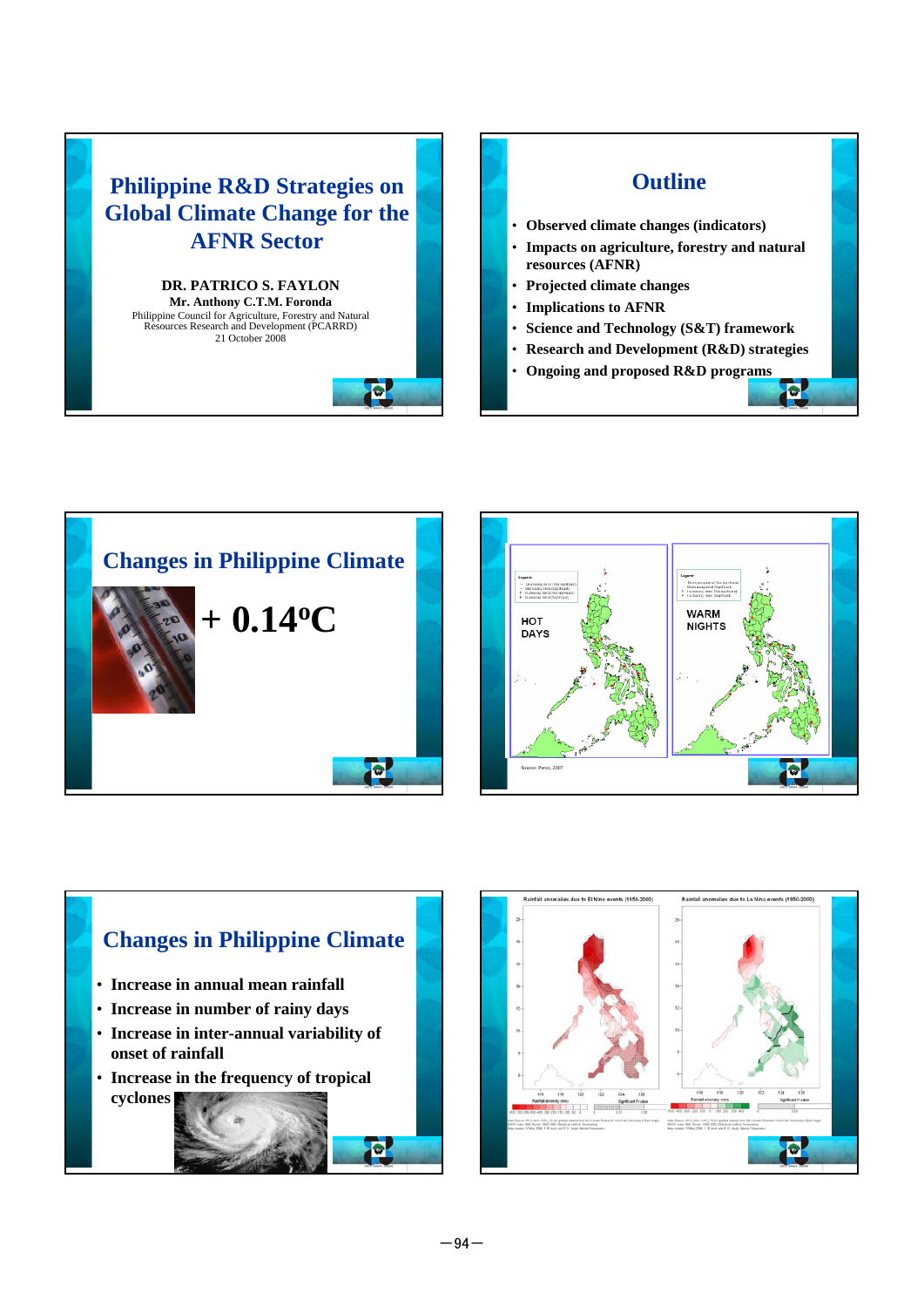

# **Impacts of Past Climate Extremes** • **Droughts affected agricultural lands**  • **Total fisheries production dropped**  • **Second growth forest and logged-over forests were burned** • **Water level was reduced** Đ.

|                                                |                |           |           |           |           |         | <b>Impacts of Past Climate Extremes</b> |           |                |                     |          |
|------------------------------------------------|----------------|-----------|-----------|-----------|-----------|---------|-----------------------------------------|-----------|----------------|---------------------|----------|
| <b>INCIDENTS</b>                               | 2000           | 2001      | 2002      | 2003      | 2004      | 2005    | 2006                                    | 2007      | 2008           | <b>TOTAL</b>        | Annual   |
|                                                |                |           |           |           |           |         |                                         |           |                |                     | Average  |
| Floods                                         | 839,000        | 1.206.000 | 527.151   | 255.738   | 118.572   | 138,389 | 64.135                                  | 29.478    | 1.200          | 3,179.663           | 353.30   |
| Heavy rains                                    | $\blacksquare$ | ٠         | 3.340     | 0.074     |           | ٠       | 35.445                                  | 235,908   | $\blacksquare$ | 274.767             | 30.53    |
| Dry spell/Drought                              | $\blacksquare$ | ٠         | 95.005    | ٠         | ٠         | 0.490   | $\blacksquare$                          | 891.127   | $\blacksquare$ | 986.622             | 109.62   |
| <b>Tropical Cyclones</b>                       | 2,120,000      | 2.963.998 | 480,504   | 2,657.564 | 9,006,706 |         | 10.534.957                              | ٠         | 4.376,570      | 32,140.299 3,571.14 |          |
| <b>Others</b>                                  | $\blacksquare$ | ٠         | 2.455     | 17,200    | 70.086    | 16,570  | 102.529                                 | 29.581    | $\blacksquare$ | 238.421             | 26.49    |
| <b>TOTAL</b>                                   | 2.981,000      | 4.169.998 | 1.110.555 | 2.947.756 | 9,299,095 | 172.019 | 10,823,801                              | 1.252.035 | 4,377,770      | 37.134.029          | 4,126,00 |
| Source: National Disaster Coordinating Council |                |           |           |           |           |         |                                         |           |                |                     |          |





### **Implications to Philippine AFNR**

- **Surface water quality will be degraded**
- **Coastal areas will be vulnerable**
- **Wetlands, mangroves and coral reefs are threatened**
- **Remaining upland forests will continue to be pressured**

Đ.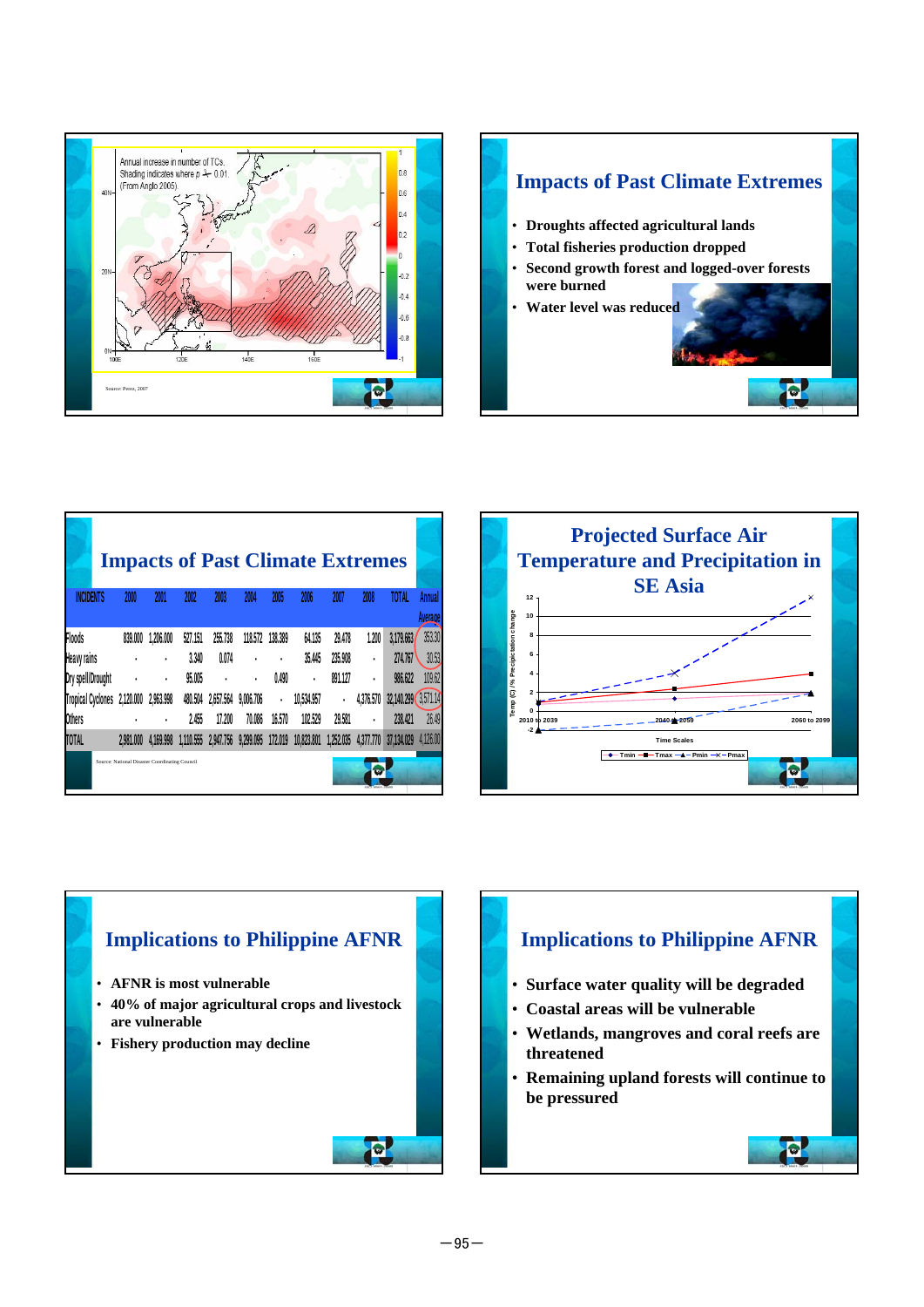

## **Implications to Philippine AFNR** • **Plants and animals are at increased risk of extinction; Philippine biodiversity ranks 17th in the world; 15th in endemism** • **Forest loss may occur** • **More agriculture areas will be damaged** • **Communities are at increased risk** Đ



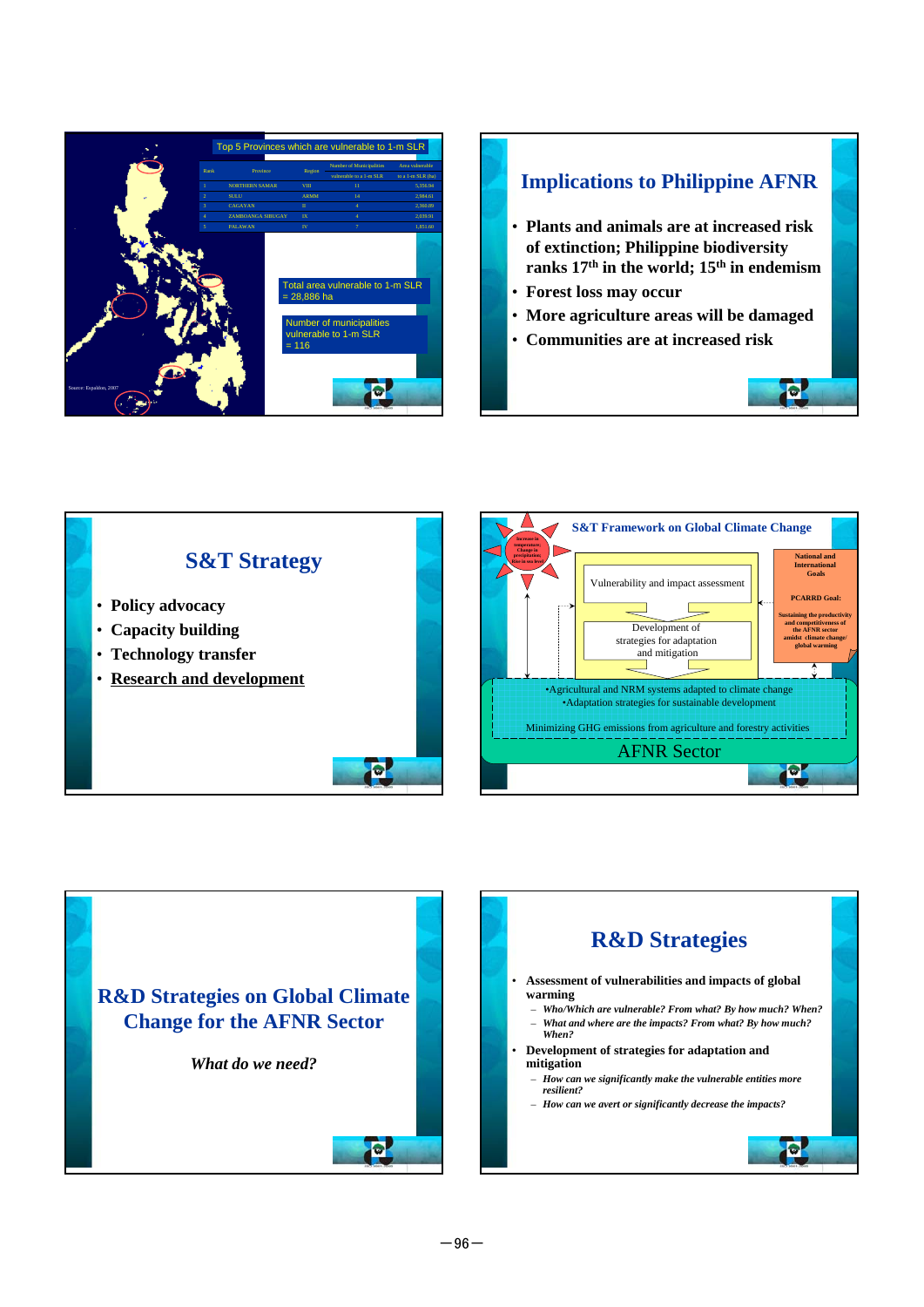### **Development of Strategies for Adaptation and Mitigation**

- **1. Efficient and effective disaster/hazard management**
- **2. Appropriate water and soil/watershed conservation**
- **3. Indigenous genetic conservation, maintenance, improvement, and utilization**



#### **Development of Strategies for Adaptation and Mitigation**

Ð

П

- **4. Integrated pest management**
- **5. Sustainable feed production and preservation**
- **6. Upgraded production systems**





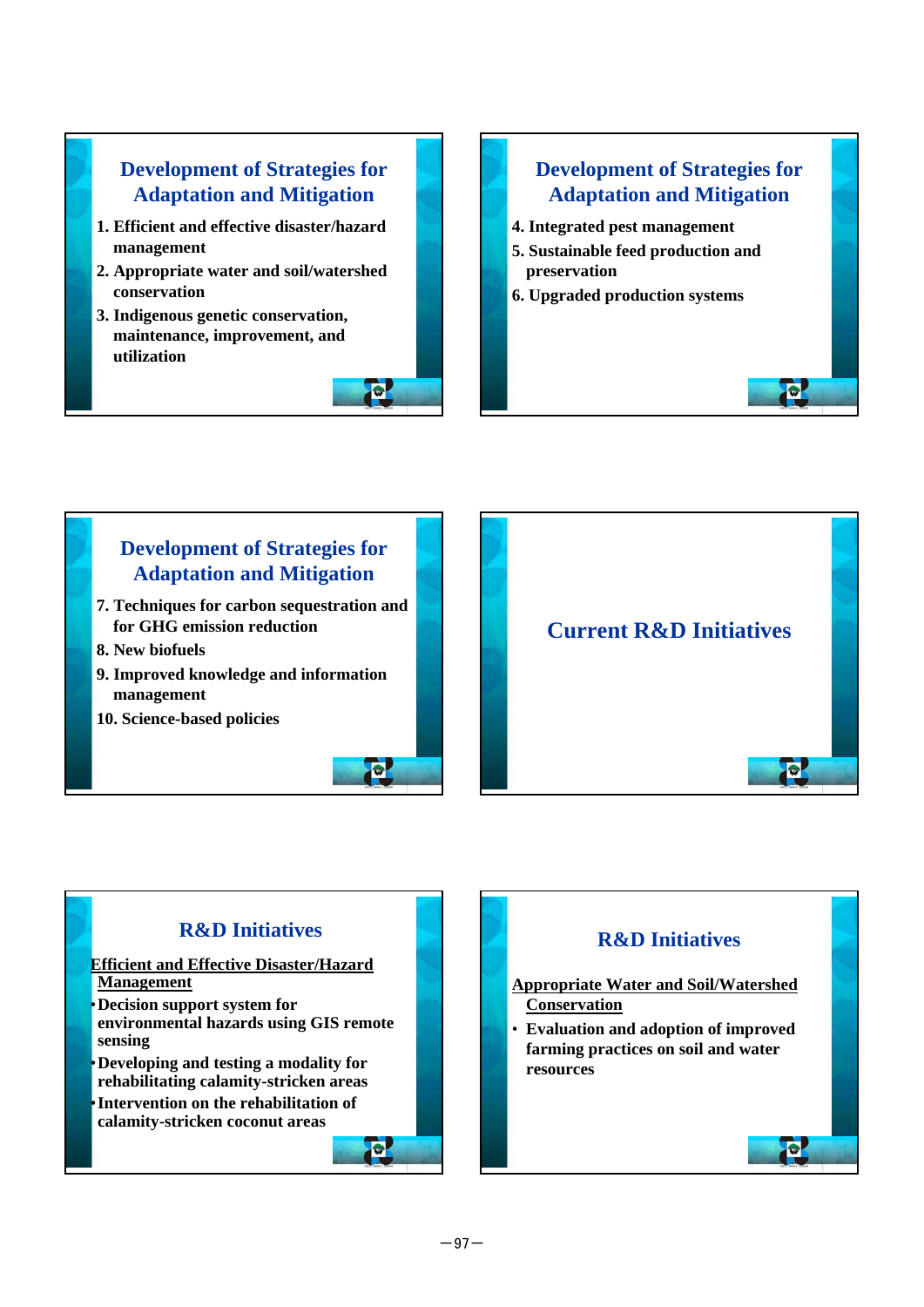







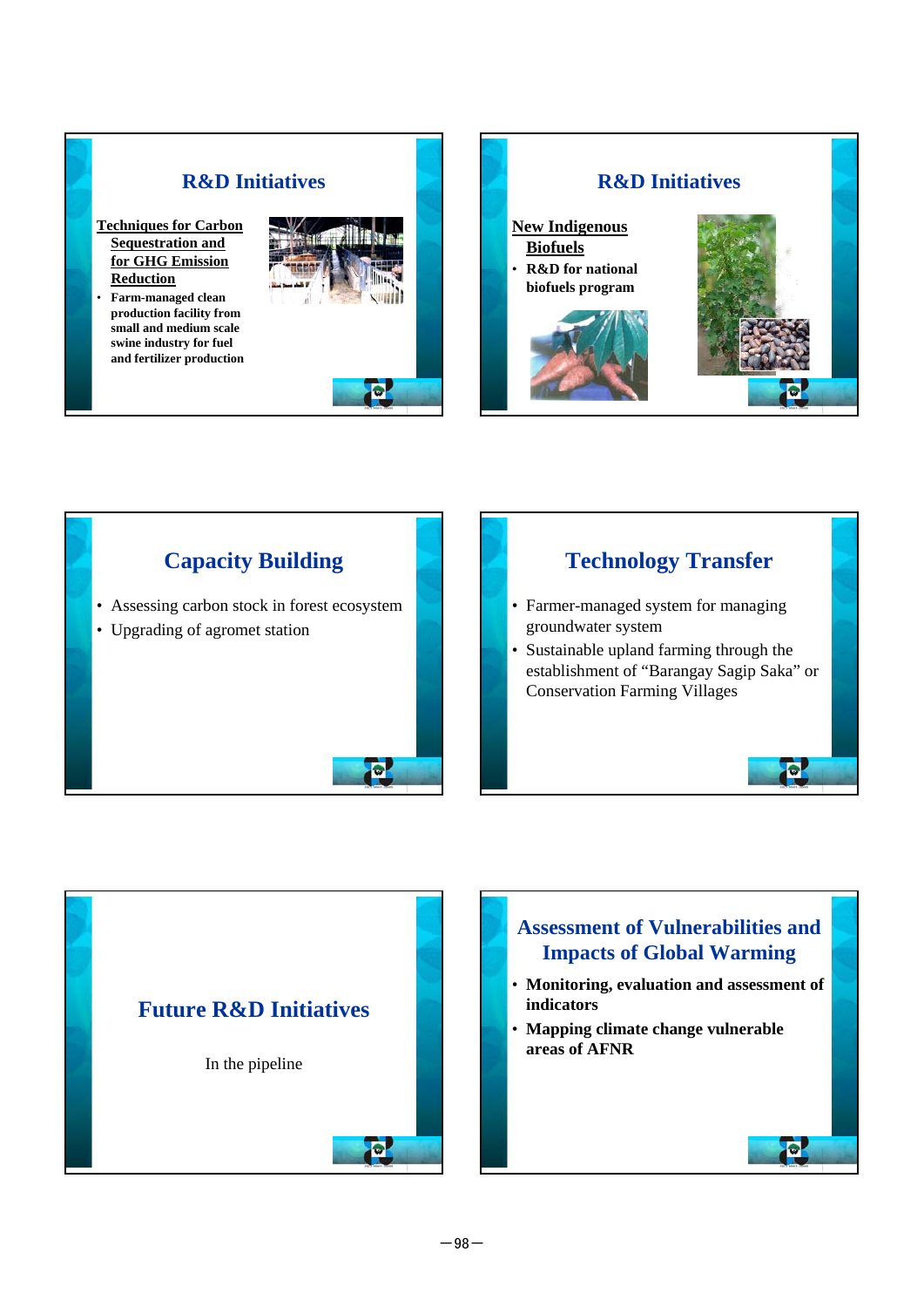# **Efficient and Effective Disaster/Hazard Management** • **Developing technologies to increase resiliency of vulnerable AFNR areas** • **Community-based mangrove rehabilitation**

 $\bullet$ 

 $\bullet$ 

### **Appropriate Water and Soil/Watershed Conservation** • **Management of**

- **priority watersheds**
- **Promotion of the use of compost and organic fertilizer**



Đ

 $\bullet$ 

## **Techniques for Carbon Sequestration and for GHG Emission Reduction** • **Carbon-flux monitoring in forest**

- **ecosystem**
- **Carbon sequestration valuation of different vegetation types in the Philippines**
- **Developing models for community-based carbon sequestering and carbon trading mechanisms**

# **Science-Based Policies** • **Policy advocacy support to streamline global climate change policy in the Philippines**

## **Conclusion**

- **Global climate change has been and will be altering the AFNR ecosystem**
- **These changes may impact on the productivity and competitiveness of the AFNR sector, if the sector does not consider climate change in its activities**
- **Technologies and R&D strategies will create a niche for the Philippine AFNR to attain goals amidst global climate change**

## **Technical Committee on Climate Change**

- Dr. Romulo Aggangan, Chair
- Dr. Albert Aquino, Co-Chair
- Dr. Synan Baguio, Member
- Mr. Richard Daite, Member
- Mr. Roberto Devanadera, Member
- Dr. Angie Garces, Member
- Mr. Anthony Foronda, Member & Co-author
- Mr. Marcelino Siladan, Member
- Dr. Bethilda Umali, Member